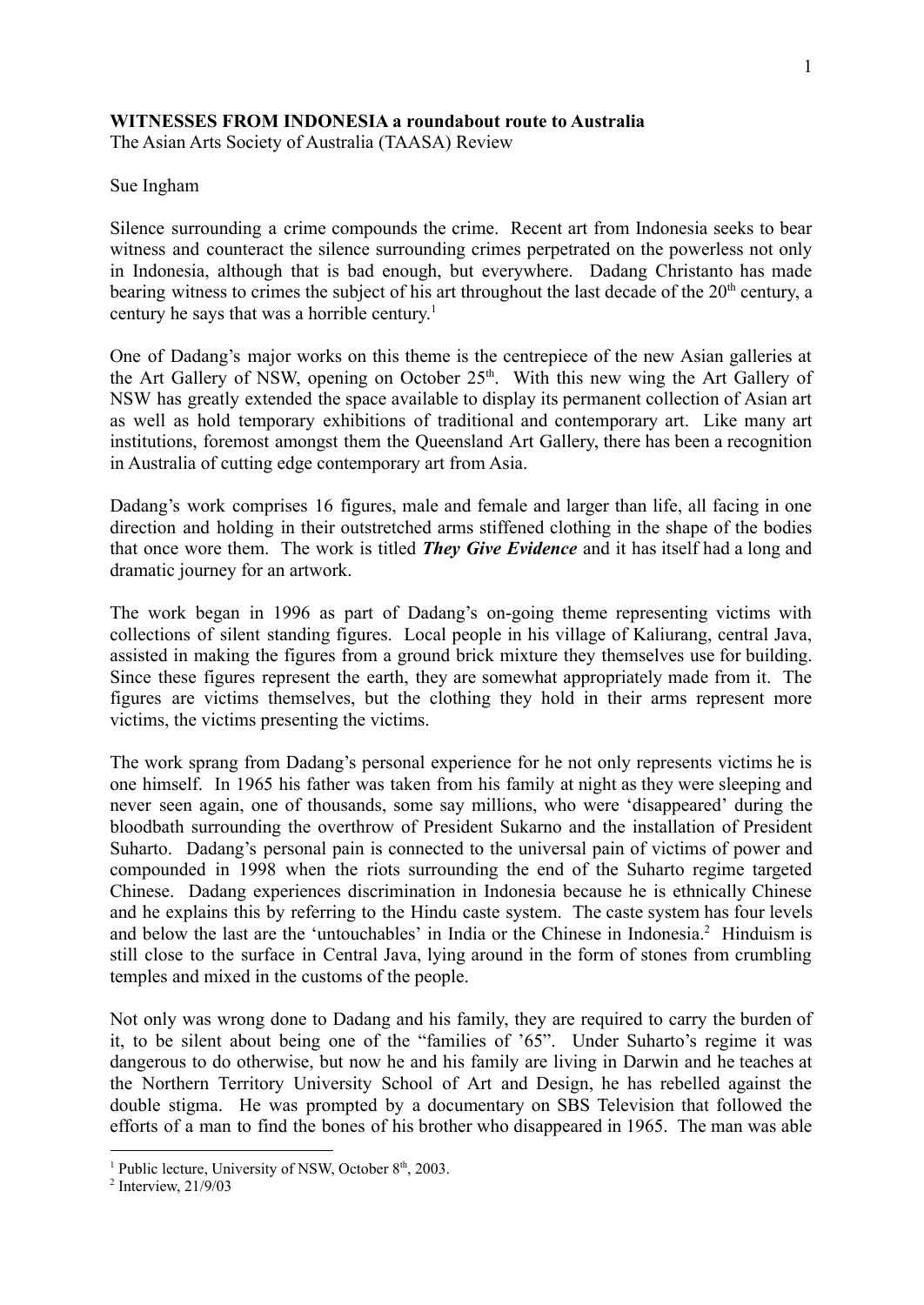to identify his brother, an event rare in itself, but when he returned to his village, members of the village didn't want the bones buried there. Somehow these 30 year old bones were not those of a man deserving sympathy but those of a criminal to be avoided: that strange psychological twist of blaming the victim to avoid responsibility for injustice. Although there is greater freedom to speak in Indonesia now, there has been no formal or governmental revision of the crimes of '65, so Dadang must bear witness; as he said, "Isn't keeping quiet just the same as acceding to something?" <sup>3</sup>

*They Give Evidence* was first shown in 1997 in Japan in a group exhibition *Art in Southeast Asia*. The figures resonated with the Japanese audience for, in the Museum of Contemporary Art, Tokyo, offerings and mementos were left at the feet of the statures. Dadang understood that some of these were made in the spirit of apology for the Japanese occupation of Indonesia during World War 2. The work was then shown in Hiroshima and the following year continued its journey, being shown in the XXIV Bienal de Sao Paulo, Brazil in 1998.



In July 2002 Dadang held a exhibition in Jakarta curated by Hendro Wiyanto, in Bentara Budaya, the exhibition space of the newspaper, *Kompas*. Inside the building he installed his recent major pieces, *Red Rain* and *Cannibalism*, both of which have been shown in Australia, and outside the figures, *They Give Evidence,* were installed. *Kompas* advertised the exhibition widely with photographs of the figures. Two days before the exhibition opened local residents of the Palmerah area surrounding Bentara Budaya objected to the figures, saying that because they were naked, they were pornographic. It was said that the local children were playing obscenely with the figures and this was a danger to their morals.<sup>4</sup>

<sup>3</sup> Quoted from an interview held 9 April 2000 with Hendro Wiyanto, curator, *The Unspeakable Horror,* exhibition catalogue, p33

<sup>4</sup> F X Harsono, "Dadang Christanto's Fine Art Exhibition, Proving that violence still occurs", *Kompas*, Sunday 14 July, 2002.